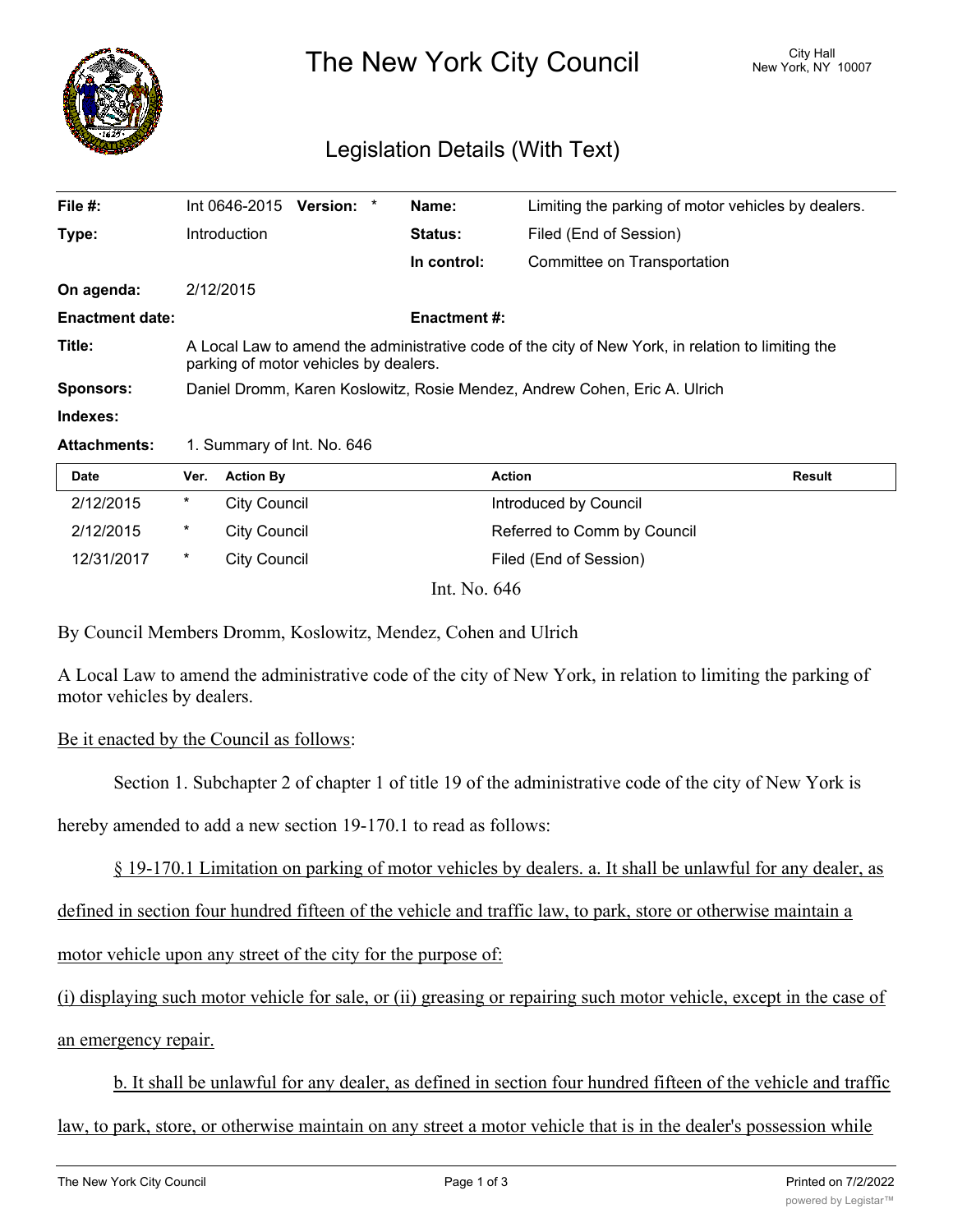## **File #:** Int 0646-2015, **Version:** \*

awaiting repair or subsequent return to the owner or lessee of such motor vehicle. Any dealer in possession of a motor vehicle awaiting repair or subsequent return to the owner or lessee of such motor vehicle shall, at all times, display a placard, clearly legible through the motor vehicle's forward windshield, indicating the name, address, license number and telephone contact information of such dealer.

c. Each violation of this section shall be punishable by a fine of not less than two hundred fifty dollars and not more than four hundred dollars. For purposes of this section, every day that any single motor vehicle is parked illegally shall be considered a separate violation.

d. If an owner or lessee of a motor vehicle receives a summons for a parking violation on the date and time such motor vehicle was in the possession of a dealer awaiting repair or subsequent return to such owner or lessee, it shall be an affirmative defense that such motor vehicle was in the possession of such dealer at the time of the violation alleged in the summons. If such defense is successful, the commissioner is authorized to issue a summons, violation, or to otherwise prosecute the dealer in possession of such motor vehicle on the date and time of the offense alleged in the original summons.

e. Any motor vehicle parked in violation of subdivision a of this section shall be subject to impoundment. Any motor vehicle impounded pursuant to this subdivision shall not be released until all applicable towing and storage fees have been paid. The commissioner may promulgate rules concerning the procedure for the impoundment and release of motor vehicles pursuant to this subdivision.

f. If a motor vehicle is impounded or receives a summons while in the possession of a dealer who is not the owner or lessee of such motor vehicle, such owner or lessee shall have a private cause of action against any dealer who was in possession of the motor vehicle at the time of such impoundment or the issuance of such summons.

g. The penalties and fees provided for in this section shall be in addition to any other penalties, fees or remedies provided by law or regulation.

§2. This local law shall take effect immediately.